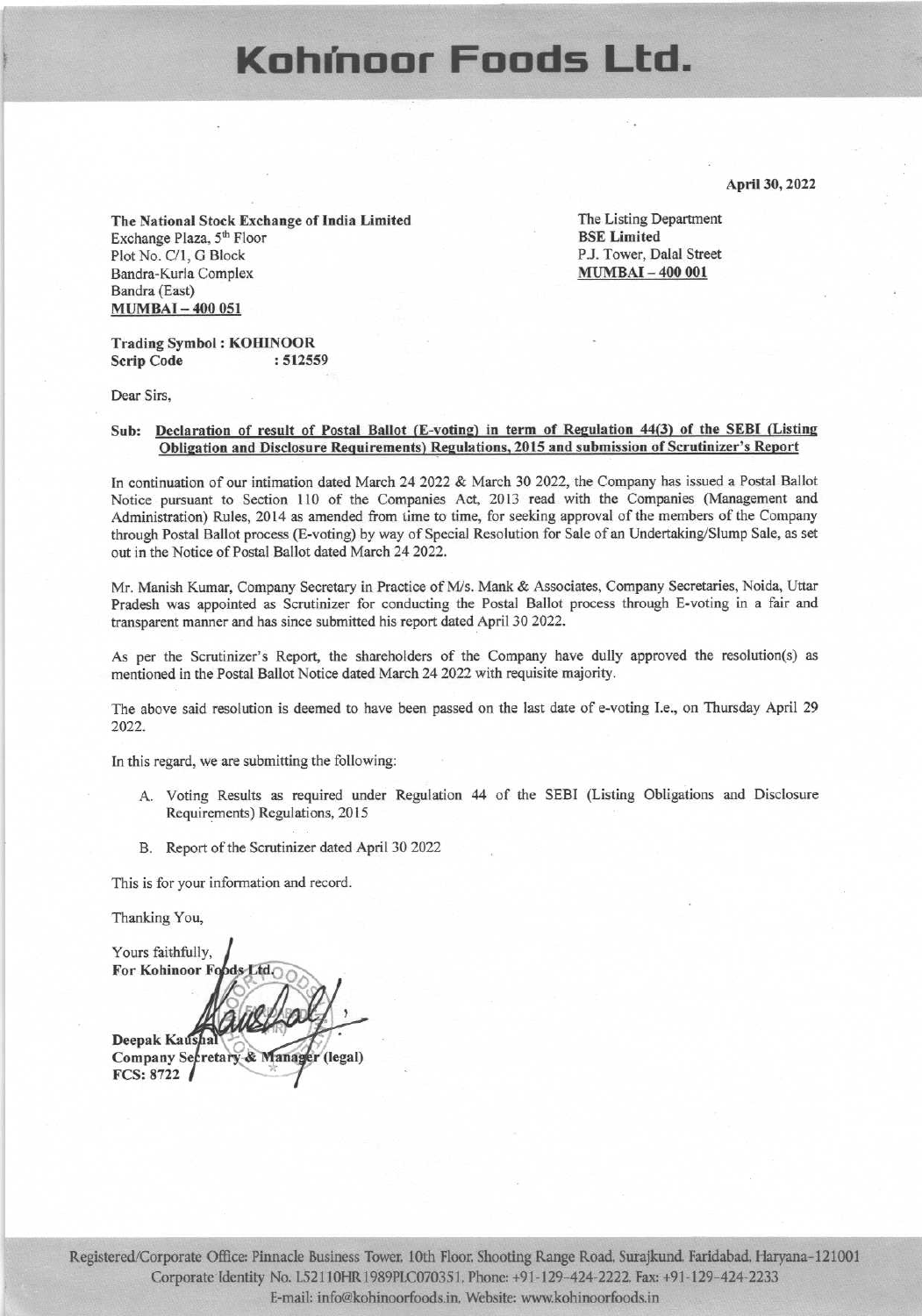# **POSTAL BALLOT THROUGH E-VOTING OF KOHINOOR FOODS LIMITED**<br>VOTING RESULTS

| Name of the Company                                                           | Kohinoor Foods Limited                 |                |  |  |  |
|-------------------------------------------------------------------------------|----------------------------------------|----------------|--|--|--|
| <b>Type of Meeting</b>                                                        | Postal Ballot through e-voting         |                |  |  |  |
| Last date of e-voting                                                         | April 29 2022                          |                |  |  |  |
| Date of declaration of voting results                                         | April 30 2022                          |                |  |  |  |
| Total Number of Shareholders as on the<br>record date i.e., November 20, 2020 | 27022                                  |                |  |  |  |
| Number of Shareholders present in the                                         | Promoters and<br><b>Promoter Group</b> | Public         |  |  |  |
| Meeting either in person or through proxy:                                    | Not Applicable                         | Not Applicable |  |  |  |
| No. of Shareholders attended the meeting                                      | Promoters and<br>Promoter Group-       | Public         |  |  |  |
| through Video Conferencing:                                                   | Not Applicable                         | Not Applicable |  |  |  |

Details of the Agenda & Results of the Meeting

| Resolution Required (Ordinary/Special)   Special |                                |  |  |  |  |
|--------------------------------------------------|--------------------------------|--|--|--|--|
| <b>Mode of Voting</b>                            | Postal Ballot through e-voting |  |  |  |  |

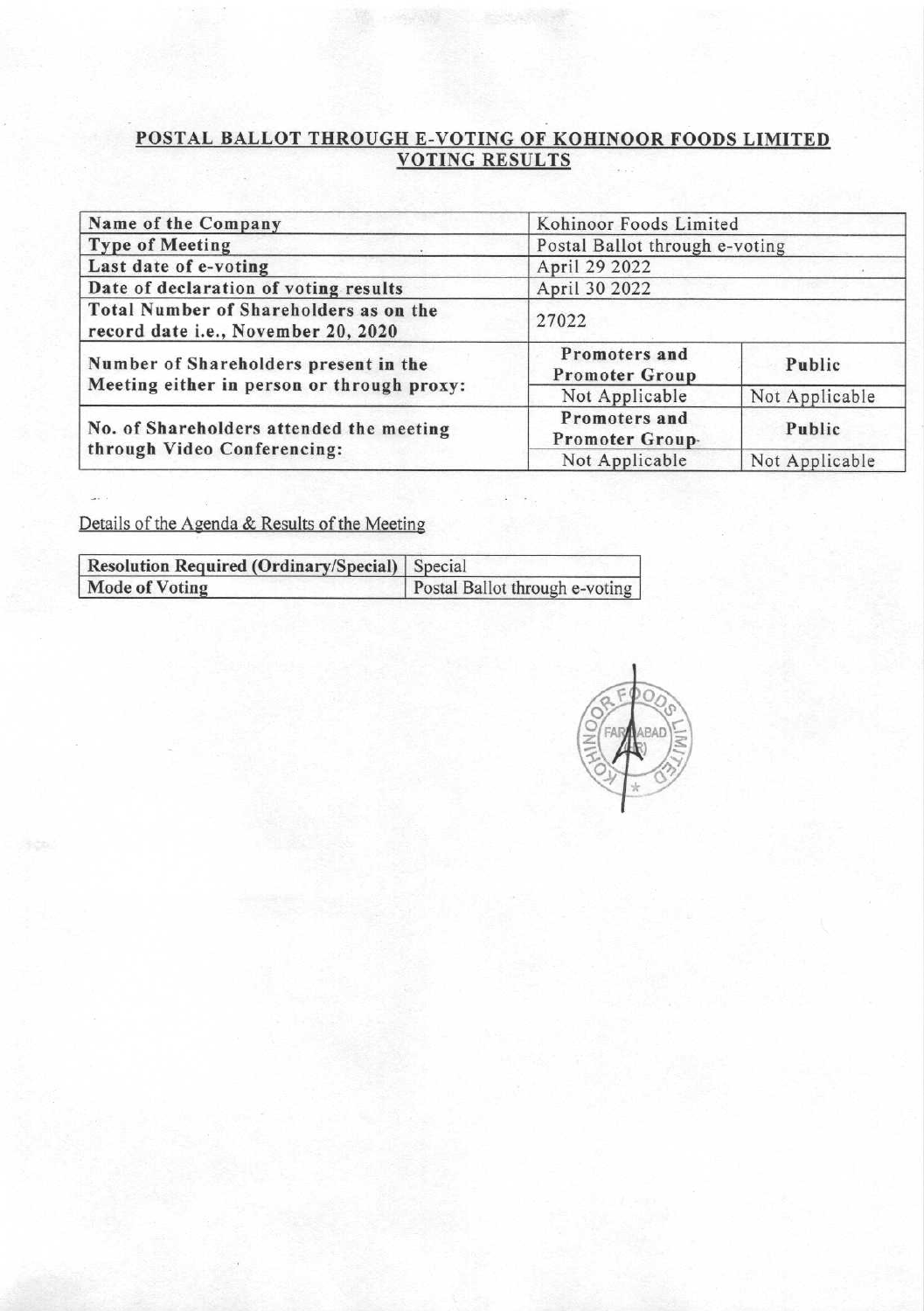### Agenda Wise disclosure:

|                                                                             |                                                             |                          |                                                                          | <b>Resolution (1)</b>                                |                                    |                                |                                                  |                                             |  |
|-----------------------------------------------------------------------------|-------------------------------------------------------------|--------------------------|--------------------------------------------------------------------------|------------------------------------------------------|------------------------------------|--------------------------------|--------------------------------------------------|---------------------------------------------|--|
| Resolution required: (Ordinary / Special)                                   |                                                             |                          |                                                                          | Special                                              |                                    |                                |                                                  |                                             |  |
| Whether promoter/promoter group are interested in<br>the agenda/resolution? |                                                             |                          | No                                                                       |                                                      |                                    |                                |                                                  |                                             |  |
| Description of resolution considered                                        |                                                             |                          | APPROVAL TO SELL OF FACTORY OF THE COMPANY ON<br><b>SLUMP SALE BASIS</b> |                                                      |                                    |                                |                                                  |                                             |  |
| Category                                                                    | Mode of voting                                              | No. of<br>shares<br>held | No. of<br>votes<br>polled                                                | % of<br>Votes<br>polled on<br>outstandi<br>ng shares | No. of<br>$votes - in$<br>favour   | No. of<br>$votes -$<br>against | % of<br>votes in<br>favour on<br>votes<br>polled | % of Votes<br>against on<br>votes<br>polled |  |
|                                                                             |                                                             | (1)                      | (2)                                                                      | $(3)=[(2)/($<br>$1$ ]]*100                           | (4)                                | (5)                            | $(6)=[(4)/($<br>$2)]*100$                        | $(7)=[(5)/(2)$<br>$)]*100$                  |  |
|                                                                             | E-Voting                                                    |                          | 20096650                                                                 | 99.3642                                              | 20096650                           | $\mathbf{0}$                   | 100.0000                                         | 0.0000                                      |  |
| Promoter<br>and<br>Promoter<br>Group                                        | Poll<br><b>Postal Ballot (if</b><br>applicable)             | 20225240                 |                                                                          |                                                      |                                    | ï                              |                                                  | 17.41                                       |  |
|                                                                             | Total                                                       | 20225240                 | 20096650                                                                 | 99.3642                                              | 20096650                           | $\mathbf 0$                    | 100.0000                                         | 0.0000                                      |  |
| Public-<br><b>Institutions</b>                                              | E-Voting<br>Poll<br><b>Postal Ballot (if</b><br>applicable) | 128501                   | 0                                                                        | 0.0000                                               | 0                                  | $\mathbf 0$                    | $\circ$                                          | $\mathbf{0}$                                |  |
|                                                                             | <b>Total</b>                                                | 128501                   | 0                                                                        | 0.0000                                               | $\mathbf{0}$                       | $\mathbf{0}$                   | 0.0000                                           | 0.0000                                      |  |
| <b>Public-Non</b><br><b>Institutions</b>                                    | E-Voting<br>Poll<br><b>Postal Ballot (if</b>                | 16717789                 | 75538                                                                    | 0.4518                                               | 58050                              | 17488                          | 76.8487                                          | 23.1513                                     |  |
|                                                                             | applicable)                                                 |                          |                                                                          |                                                      |                                    |                                |                                                  |                                             |  |
|                                                                             | Total                                                       | 16717789                 | 75538                                                                    | 0.4518                                               | 58050                              | 17488                          | 76.8487                                          | 23.1513                                     |  |
| $\sim 10$                                                                   | <b>Total</b>                                                | 37071530                 | 20172188                                                                 | 54.4142                                              | 20154700                           | 17488                          | 99.9133                                          | 0.0867                                      |  |
|                                                                             |                                                             |                          |                                                                          |                                                      | Whether resolution is Pass or Not. |                                |                                                  | Yes                                         |  |

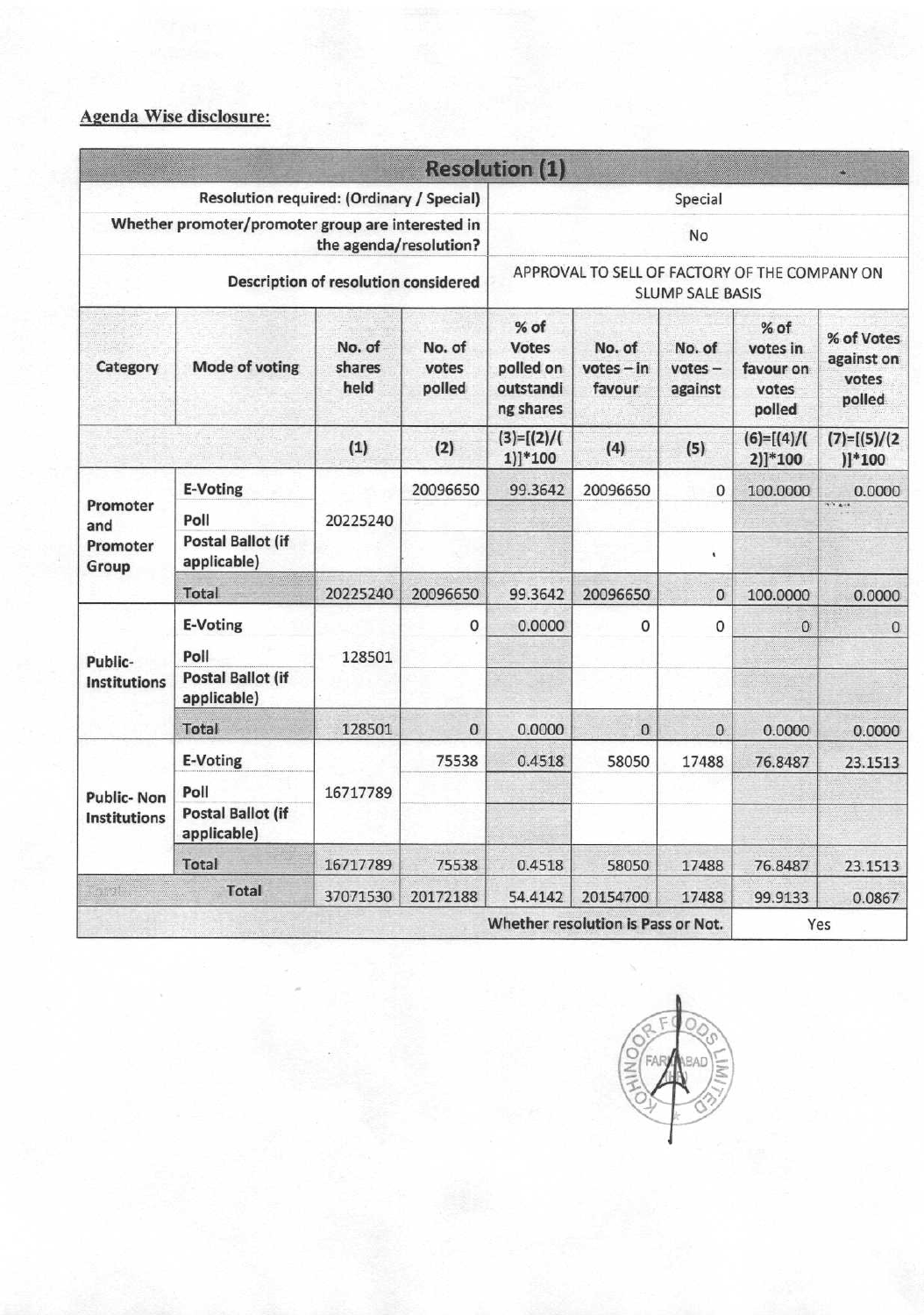|                                                                                                                            |                                                 |                          |                                                                                    | <b>Resolution (2)</b>                                       |                                    |                                |                                               |                                                         |  |
|----------------------------------------------------------------------------------------------------------------------------|-------------------------------------------------|--------------------------|------------------------------------------------------------------------------------|-------------------------------------------------------------|------------------------------------|--------------------------------|-----------------------------------------------|---------------------------------------------------------|--|
| Resolution required: (Ordinary / Special)                                                                                  |                                                 |                          |                                                                                    | Special                                                     |                                    |                                |                                               |                                                         |  |
| Whether promoter/promoter group are interested in<br>the agenda/resolution?<br><b>Description of resolution considered</b> |                                                 |                          |                                                                                    | No                                                          |                                    |                                |                                               |                                                         |  |
|                                                                                                                            |                                                 |                          | APPROVAL TO SELL OF REGISTERED OFFICE OF THE<br><b>COMPANY ON SLUMP SALE BASIS</b> |                                                             |                                    |                                |                                               |                                                         |  |
| Category                                                                                                                   | Mode of voting                                  | No. of<br>shares<br>held | No. of<br>votes<br>polled                                                          | % of<br><b>Votes</b><br>polled on<br>outstandi<br>ng shares | No. of<br>$votes - in$<br>favour   | No. of<br>$votes -$<br>against | % of votes<br>in favour<br>on votes<br>polled | $%$ of<br><b>Votes</b><br>against<br>on votes<br>polled |  |
|                                                                                                                            |                                                 | (1)                      | (2)                                                                                | $(3)=[(2)/($<br>$1)]*100$                                   | (4)                                | (5)                            | $(6)=[(4)/(2)$<br>] 100                       | $(7)=[(5)/$<br>$(2)]*100$                               |  |
|                                                                                                                            | E-Voting                                        |                          | 20096650                                                                           | 99.3642                                                     | 20096650                           | 0                              | 100.0000                                      | 0.0000                                                  |  |
| Promoter<br>and                                                                                                            | Poll                                            | 20225240                 |                                                                                    |                                                             |                                    |                                |                                               |                                                         |  |
| Promoter<br>Group                                                                                                          | <b>Postal Ballot (if</b><br>applicable)         |                          |                                                                                    |                                                             |                                    |                                | $8.12 -$                                      |                                                         |  |
|                                                                                                                            | <b>Total</b>                                    | 20225240                 | 20096650                                                                           | 99.3642                                                     | 20096650                           | 0                              | 100.0000                                      | 0.0000                                                  |  |
|                                                                                                                            | <b>E-Voting</b>                                 |                          | 0                                                                                  | 0.0000                                                      | 0                                  | 0                              | $\mathbf{0}$                                  | $\mathbf{0}$                                            |  |
| Public-<br><b>Institutions</b>                                                                                             | Poll<br><b>Postal Ballot (if</b><br>applicable) | 128501                   |                                                                                    |                                                             |                                    |                                |                                               |                                                         |  |
|                                                                                                                            | <b>Total</b>                                    | 128501                   | $\mathbf{0}$                                                                       | 0.0000                                                      | $\mathbf{0}$                       | 0                              | 0.0000                                        | 0.0000                                                  |  |
| <b>Public-Non</b><br><b>Institutions</b>                                                                                   | <b>E-Voting</b>                                 |                          | 73820                                                                              | 0.4416                                                      | 50578                              | 23242                          | 68.5153                                       | 31.4847                                                 |  |
|                                                                                                                            | Poll                                            | 16717789                 |                                                                                    |                                                             |                                    |                                |                                               |                                                         |  |
|                                                                                                                            | <b>Postal Ballot (if</b><br>applicable)         |                          |                                                                                    |                                                             |                                    |                                |                                               |                                                         |  |
|                                                                                                                            | <b>Total</b>                                    | 16717789                 | 73820                                                                              | 0.4416                                                      | 50578                              | 23242                          | 68.5153                                       | 31.4847                                                 |  |
| T>0                                                                                                                        | <b>Total</b>                                    | 37071530                 | 20170470                                                                           | 54.4096                                                     | 20147228                           | 23242                          | 99.8848                                       | 0.1152                                                  |  |
|                                                                                                                            |                                                 |                          |                                                                                    |                                                             | Whether resolution is Pass or Not. |                                | Yes                                           |                                                         |  |